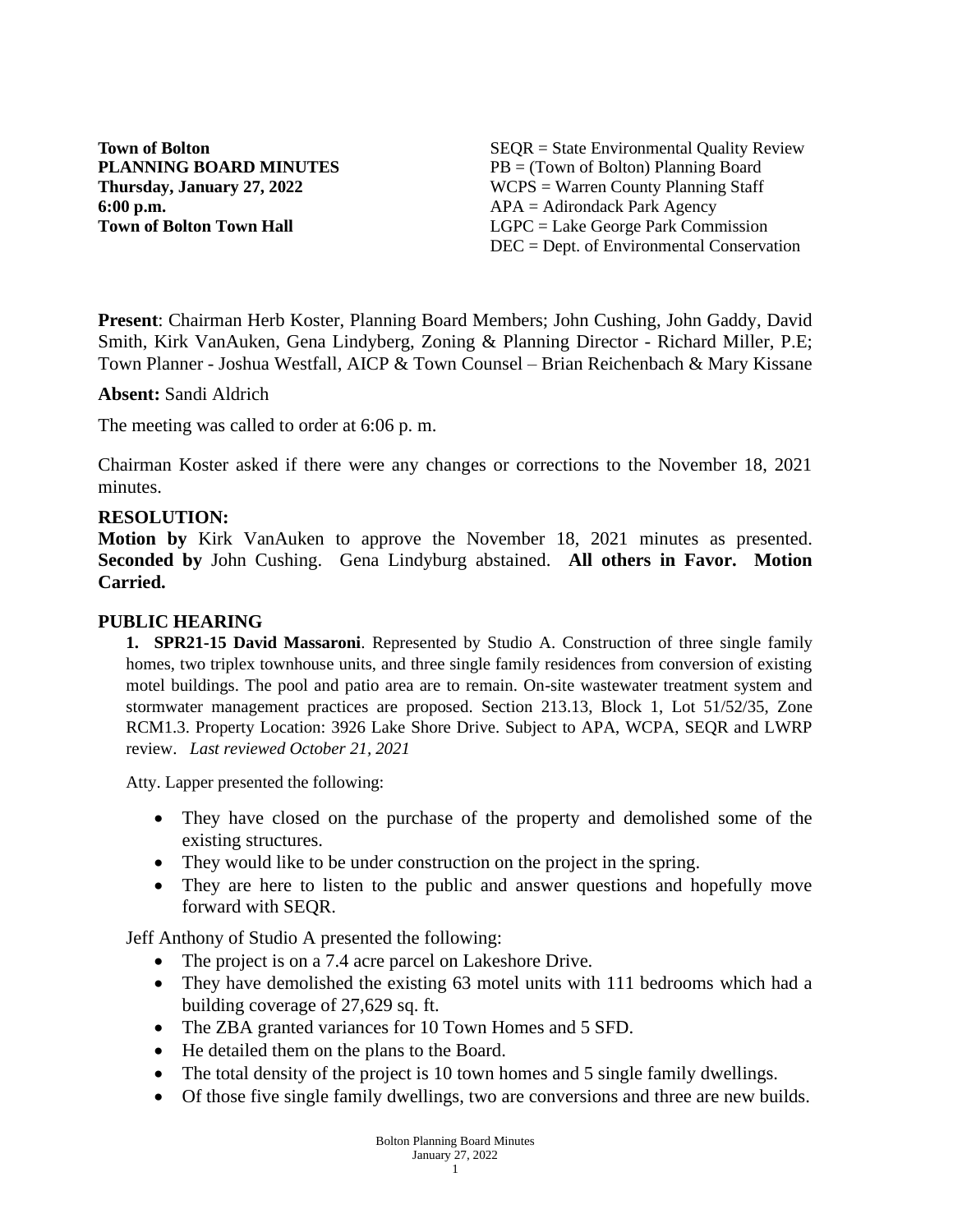- The project includes no redevelopment of the shoreline.
- He detailed the shoreline on the plans.
- Each homeowner will receive an assigned slip on the existing LGPC approved docks.
- The existing swimming pool will remain in place and continue as part of the project.
- The project includes property on both the east and west sides of Route 9N.
- The lands on the west side will be used for wastewater treatment to keep it away from the lake.
- Potable water will be from onsite wells.
- Bedroom count will come down from 111 to approximately 45 -50.
- Impermeable surfaces will be greatly reduced from what exists.
- The hotel units have all been demolished and all that remains are the two single family dwellings that will be renovated.

Matt Huntington of Studio A presented the following:

- The existing development had no stormwater practices at all.
- The proposed development represents a  $30\% 33\%$  decrease of impervious areas.
- He detailed the stormwater infiltration mitigations to the Board.
- He believes they have a robust system for stormwater management.
- He stated they would be bringing the wastewater field to the west side of Route 9N for the entire project.
- This will go into an enhanced treatment tank and pumped to the west side of Route 9N.
- They will be using a Presby system.
- This project requires a SPEDES permit from DEC.

Gena Lindyburg asked if the wells would be 100' away. Mr. Huntington replied that they would be 100' away from all stormwater infiltration systems and wastewater system.

John Cushing inquired about the need of bio retention areas at shoreline being 100' from the lake. Mr. Hunting replied that they were filtration systems, not infiltration systems and did not need to be located 100' from the lake. He explained how these filtration systems works.

Rod Cornelius neighboring property owner stated the agenda was incorrect in the number of buildings is 15 not 13. He asked if there would be a maximum square footage established on each of the individual buildings would be able to be expanded by the homeowners. He also asked if there was a timeline for the construction time frame as this could be multiple years and effect the neighboring properties. Kirk VanAuken explained that the application is for the construction of 3 new single family dwellings. 2 dwellings already exist. Mr. Anthony stated that the maximum square footages and footprints are in the original application. Anyone that wished to change this would need to get permission from the Boards. The applicant has established a size and square footages for the project. Kirk VanAuken said that the shape of the square footage can be changed. Mr. Cornelius asked if there was anything to stop anyone from coming back to the Boards to request more square footage. Herb Koster replied that they would be required to go before the ZBA for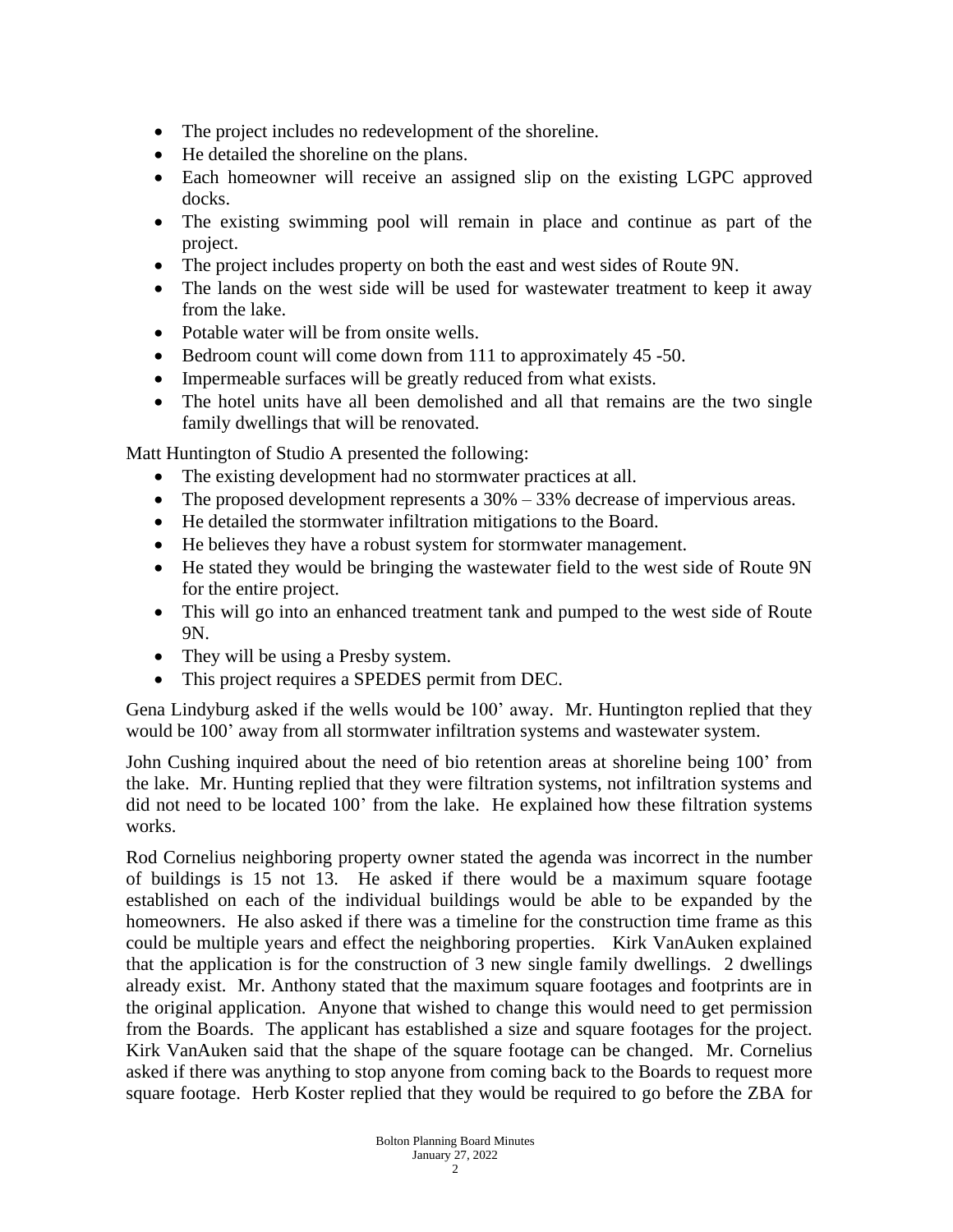this and then possibly back to this Board. Mr. Cornelius asked if this Board could require as a condition of approval, anyone asking for more square footage must come back before the Planning Board. Kirk VanAuken explained that they could.

John Cushing stated this project would actually increase the building site coverage. Most of the stuff they receive for the motel teardowns is less disturbance. This is more.

Lake George Waterkeeper, Chris Navitsky read his letter to the Board:

*The application for the proposed development justifies the significant number of units, coverage, impervious cover, and disturbance as a reduction from the previous noncompliant development that was constructed in the 1950s, well before zoning and environmental regulations. But that is not justification for continued overdevelopment to occur. The Planning Board must view this as an opportunity to demonstrate proper implementation of the Local Waterfront Revitalization Program (LWRP) and focus on the restoration of important natural resources and ecosystem services to minimize the adverse impacts from redevelopment, as detailed in Policy 1 of the LWRP. The proposed plan fails to meet the Town regulations for stormwater management and proposes measures that will increase nutrient loading to Lake George. The proposed plan fails to implement and restore natural protective features for water quality protection as required by Policy 4 of the LWRP. The Waterkeeper strongly recommends the Planning Board to take the opportunity to improve the restoration of the important natural resources, features and water quality protection measures as required by the Town Code and State requirements.* 

*The project fails to reduce post-development stormwater volumes for the 10-year storm event as required by the Town of Bolton Stormwater Ordinance. The proposed design utilizes storage in forebays and basins for stormwater volume reduction, which does not meet the infiltration reduction requirement of the code. For example, Forebays 5FB, 8FB, 9FB, 10FB, 11FB, 12FB and 13FB and Ponds 6P and 10P will have stormwater stored in the basins after the event. This stored stormwater will simply be discharged during the next storm event resulting in increased discharges resulting in water quality impacts. The application must infiltrate this stormwater volume to comply with the ordinance.* 

*The application contains conflicting information regarding the stormwater practices proposed. For example, basin 6P, north side of the property with a 35-foot setback to the lake, is called a "biofiltration basin" on Sheet C-2.10 and called detention basin in the Stormwater Pollution Prevention Plan (SWPPP). Basin 10P, south side with a 40 foot setback to the lake is called a "Biofiltration basin" on Sheet C-2.10 and called both a detention basin and infiltration basin in the SWPPP. This needs to be clarified for management and reduction purposes.* 

*The project proposes to install infiltration practices within the required horizontal setback implemented for water quality protection from high traffic areas. The Lake George Park Commission requires stormwater devices that treat runoff from high traffic areas to have a minimum distance of 100 feet to Lake George. Basin 6P and 10P fail to meet this requirement.*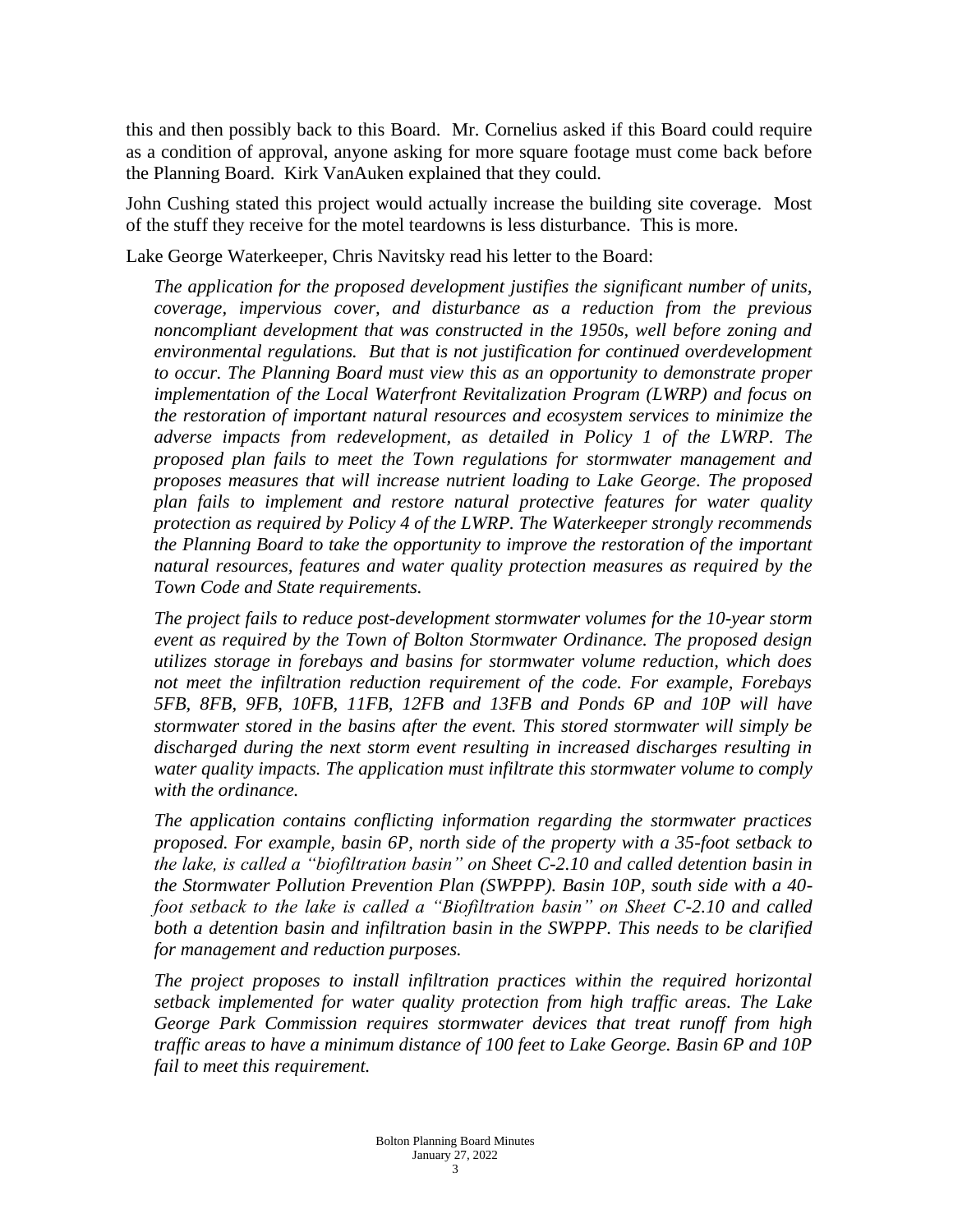*The project proposes direct discharge from Basins 6P and 10P to Lake George without any protection or treatment measures. This violates the LWRP Policy 5.1 that prohibits the direct of indirect discharges that would cause or contribute to contravention of water quality standards.* 

*There is concern the limiting site conditions (shallow depth to bedrock and high groundwater) will impact the stormwater management capacity of the site and ability to comply with Town regulations. Bedrock is at a depth of 24" where the majority of stormwater runoff is directed to basins. Groundwater is at a depth of 24" below existing grade where an infiltration basin is proposed to be located in a 2 foot cut, which fails to meet separation requirements. It appears the site will not be able mitigate the stormwater generated from the proposed project in compliance with the Town's regulations.*

*The stormwater calculations underestimates runoff by misrepresenting land cover. For example, the catchment along the northern shoreline is classified as "Woods/Grass Combo" and not one tree is proposed for the area. Other catchments cite "Woods - Good" where trees are proposed but would not reflect "Good Woods Condition" being just planted. These calculations should be revised to reflect actual land cover and runoff conditions.*

*The project fails to meet the requirement of LWRP to restore natural resources such as soil restoration for the extensive pavement removal, which is also referenced in the NYS Stormwater Design Manual.*

*The project should be required to follow the LWRP policy requirements to "restore natural protection features" by "using vegetative approaches for natural shoreline features." The project proposes "heavy plantings and buffers between the properties to the north and south" for privacy purposes but fails to provide any plantings where it would make water quality protection along the shoreline. At the August 2021 Planning Board meeting, Chairman Koster asked for plantings along the lakefront and Board member Aldrich asked for shoreline plantings to soften the view from the lake. Mr. Anthony stated "a detailed planting plan to address this" will be prepared but nothing has been added. The current design proposes not one planting along the shoreline where it would matter the most for the site design. The Planning Board also requested screening for the building and there is a total of 4 trees proposed on the lakeside for all the buildings proposed. Additionally, the project does not propose to save one tree on the property.*

*The Planning Board must set conditions that the building size (footprint and height) will remain as proposed and prevent the increase in size of the buildings in the future when development occurs.*

*The current application should be considered incomplete as it falls well short of the requirements of Local Waterfront Revitalization Program and there are numerous significant comments that have not been addressed by the Town Designated Engineer's review. The Planning Board should leave the public hearing open as there may be significant revisions in attempt to meet the requirements of the Town.*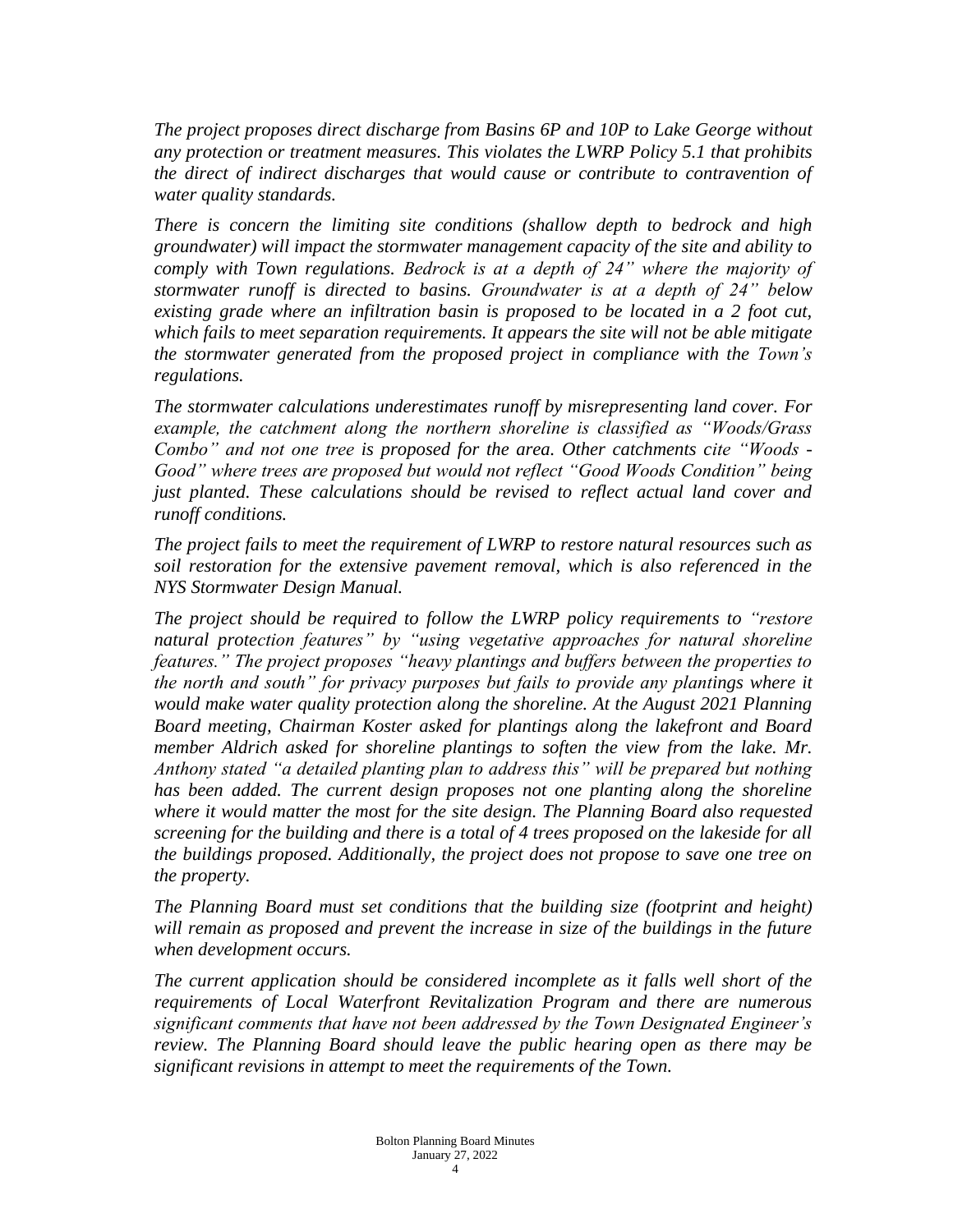Mr. Huntington stated that the stormwater is in compliance with town code for volume and flow reduction and if there are any tweaks needed, he can adjust them before final construction. They are in compliance with state standards and volume reduction practices. They are infiltrating on site. They are not infiltrating stormwater within 100' of the lake. All stormwater practices are not required to be infiltration systems.

John Cushing asked for clarification of filtration and infiltration systems. Mr. Huntington detailed the difference of the two systems.

Gena Lindyburg asked about reviewing the lake side planting plan. Mr. Huntington replied that they would.

Kirk VanAuken asked if the Town Engineer had received any updated information from the applicant since the last meeting. Town Planner - Joshua Westfall, AICP stated they had not as the applicant had not submitted any new information to review. Herb Koster said he thought this Board had requested this information at the October meeting. Mr. Huntington said they have not responded to the review comments as they are parallel to the comments they need to provide to the state. Gena Lindyburg asked if they would get the review from Chazen. Mr. Huntington stated they would get the information once they went through the state.

Mr. Cornelius inquired about blasting restrictions and if the buildings would have basements. Kirk VanAuken stated they had blasting time regulations. Mr. Cornelius said he thought they should require a bond for blasting. Herb Koster replied that blasting regulations were under the state and the blasting company had to be insured for any and all issues that may occur to the neighboring properties.

Kim Cornelius stated she agreed with Mr. Navitsky, and she believes that more plantings are needed for the lake to be protected.

Atty. Lapper said they were in a catch 22, they needed to get through SEQR and the state agencies. Mr. Navitsky's comments are all just protective review of the stormwater plans. They can't use infiltration practices because of the lake. Staying 100' from all the wells issue is due to this is the way it has to be designed.

Atty. Reichenbach recommended that the Board keep the Public Hearing open for additional information. He explained that a decision could not be made on the site plan until the Public Hearing is closed and more information is needed there are questions from the Town Engineer that have not been answered yet.

Kirk VanAuken inquired about construction plans and phases. Atty. Lapper said that the developer would be building the town homes and a home for himself. Herb Koster said he did not like the direction this project was going. Some of the buildings would be built by a developer and some of them would be built by an outside party that buys in later on. Atty. Lapper said that the developer may end up building all of the buildings, but if you think of it like a subdivision where someone buys a lot and builds a house, its similar to that. Herb Koster asked if the HOA would own all of the ground. Atty. Lapper replied yes. Herb Koster asked if the individual homeowners would own the ground underneath his home. Atty. Lapper replied no, the HOA would own it all. Herb Koster said if they are going in that direction, they can give the Board verbiage, that whatever is approved to be built is all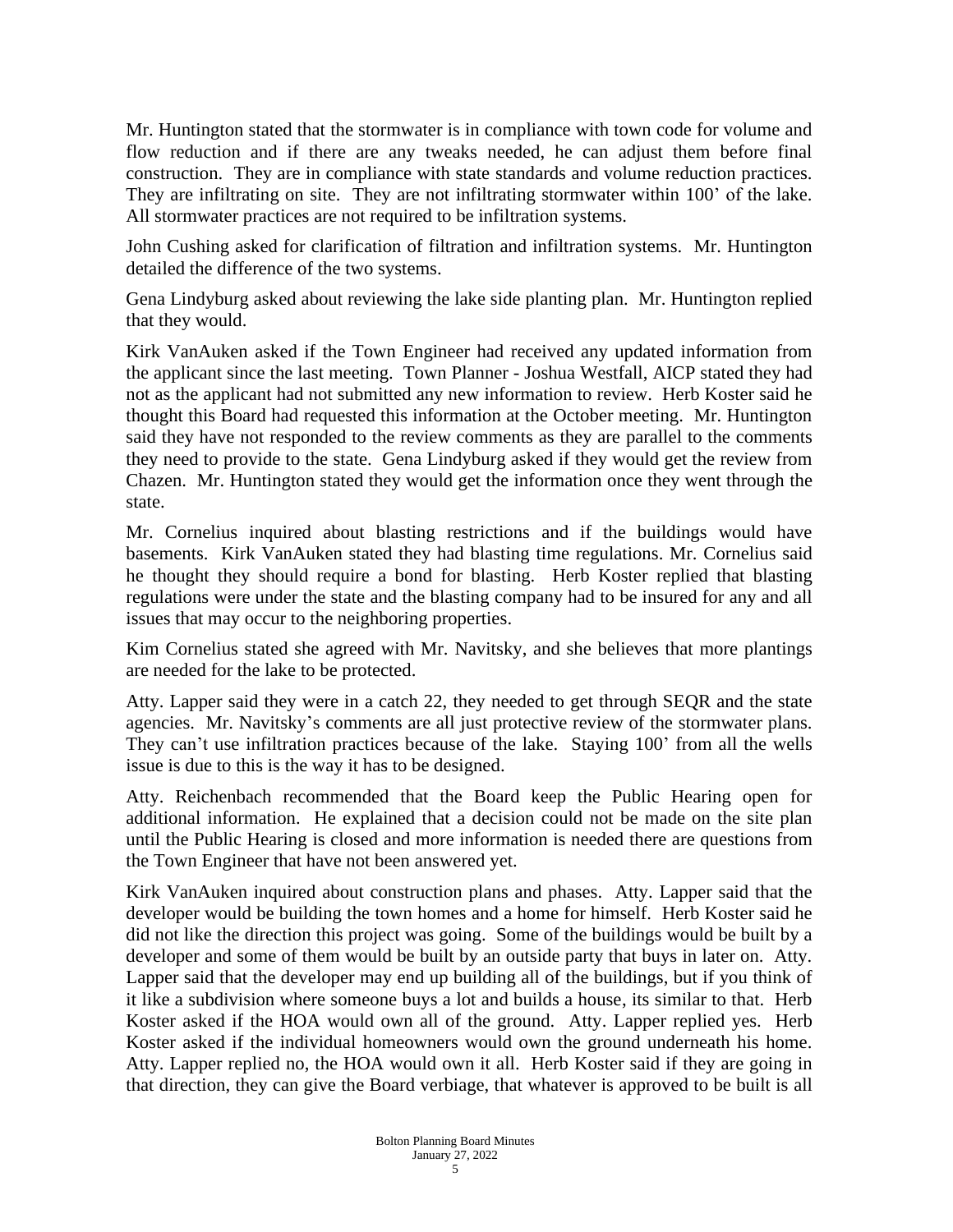that will ever be allowed. Gena Lindyburg asked if the HOA agreements would be included in the final plans. Atty. Lapper replied yes.

John Cushing stated that he feels this is over development of this acreage on the lake and does not fit in with the LWRP. Atty. Lapper said they had already received variances from the ZBA for the density and the square footage. John Cushing cited town code and said this project does not meet it at the lake. Atty. Lapper stated he was talking about infiltration systems, and this was a filtration system. David Smith asked if the filtration system had different setbacks from infiltration systems. Mr. Huntington replied yes. He said filtration system had no setbacks. John Cushing said this is all disturbance within the lakeshore setback. Mr. Anthony stated that bio retention facilities in the Lake George basin within several feet of the lake have been approved by the LGPC. These are allowable practices that have no setback requirements from the lake.

John Cushing asked why they would pump and crush the existing tanks on the property. Mr. Huntington explained this was standard practice. He explained the process they went through.

The Board stated that they would like to see the following information for the next meeting.

- 1. Planting plans for the lake front must be submitted.
- 2. The square footage and general dimensions of each structure is to be labeled on the plan of the buildings
- 3. Verbiage for limitation on the size of the buildings with stipulations that they can't be revised.
- 4. Review current Labella comments and respond to them on stormwater and sewer.
- 5. Phases and timeline for construction of the project.
- 6. The majority of the stormwater is to be completed before the start of construction.
- 7. Label which structures may require blasting type excavating for construction.
- 8. Downward facing and shielded dark sky compliant lighting is required.

#### **RESOLUTION:**

**Motion by** Gena Lindyberg to table the Public Hearing for additional information for SPR21- **Seconded by** John Cushing. **All in Favor. Motion Carried.** 

## **REGULAR MEETING**

**2. SPR 21-22 Lands of Berberian**. Represented by EDP. Applicant seeks site plan approval for the construction of a 6-bedroom single-family residential home totaling  $5,000$  sq. ft.  $+/-$ , to be located on approved Lot 2 (pursuant to Subdivision Application 21-06). On-site wastewater treatment system and stormwater management practices are proposed. Section 186.00, Block 1, Lot 1, Zone LC 25 and RL3. Property Location: 4409 Lake Shore Drive. Subject to WCPA, APA, SEQR and LWRP review. Last reviewed November 18, 2021

## **This application was tabled at the applicant's request**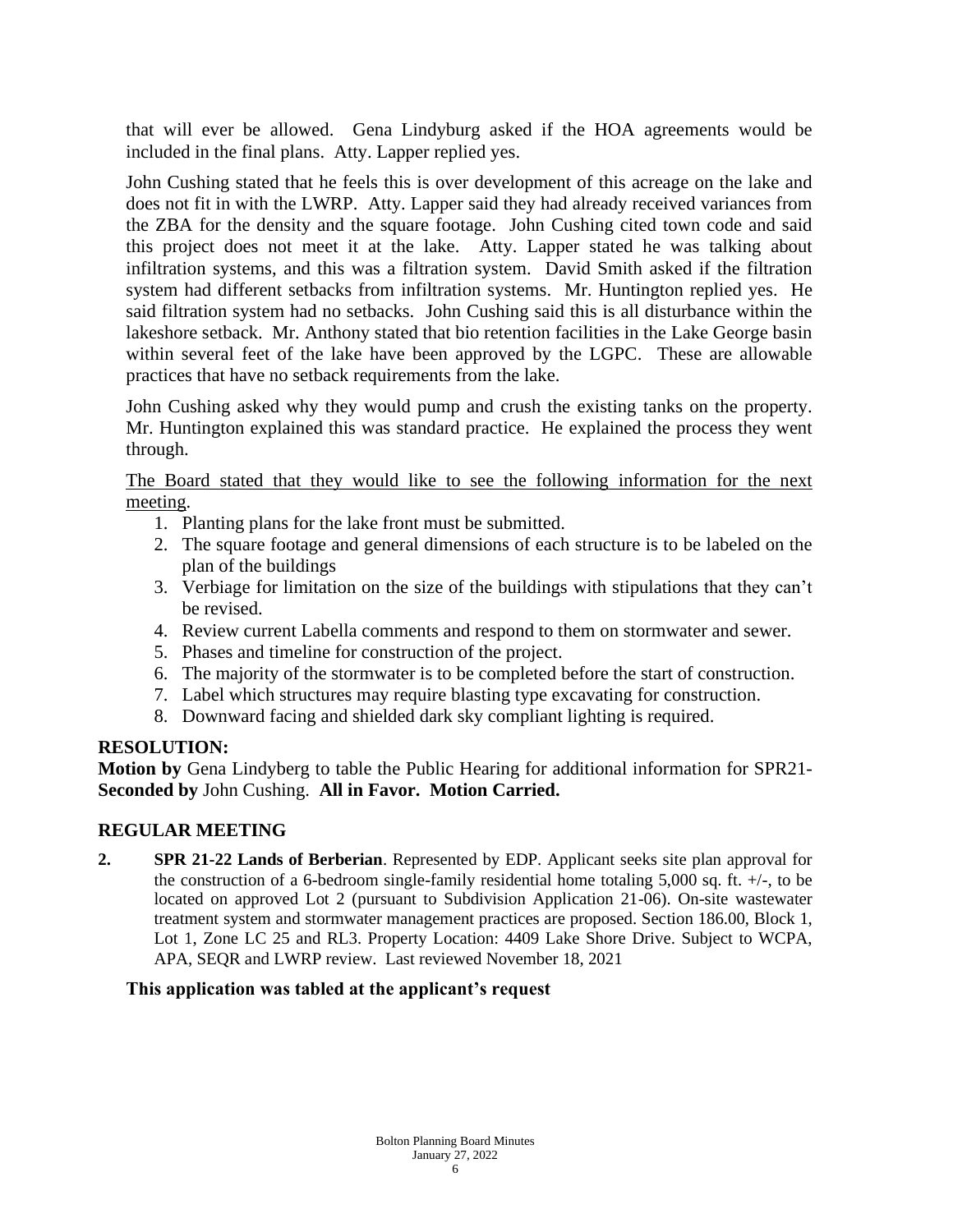**3. SPR21-23 JTR Realty, LLC. Garage.** Represented by Studio A. Applicant seeks Site Plan Approval for the construction of two-story garage (48'X30' footprint, plus 14'X30 exterior roof for outdoor storage). No water or sewer utilities are proposed. stormwater management practices are proposed. Section 200.10, Block 1, Lot 1.4. Zone RM 1.3. Property Location: 4376 Lake Shore Drive. Subject to WCPA, APA, SEQR and LWRP review.

Jeff Anthony of Studio A presented the following:

- This is a pre-approved lot in a 4 lot subdivision.
- The applicant is looking to build a garage on the empty lake front lot.
- The proposed garage is within the previously approved site plan footprint.
- Stormwater management techniques will be followed.
- This garage will be for the applicants own use.
- This will be a principal building as defined by the Town of Bolton.
- The proposed garage is a structure in excess of the required 1200 sq. ft. of floor space.
- They are not proposing any sewer or water on this parcel at this time.

Matt Hunting of Studio A presented the following stormwater:

- They will be implementing the previously approved stormwater mitigation.
- The impervious surface coverage is the same as was originally approved.

Gena Lindyburg asked about building and elevation plans. Mr. Anthony stated he believed they were submitted, but the Planning Office stated they did not receive them. Kirk VanAuken stated they would need them.

Applicant John Roth explained that the garage was being built as a storage facility for all of his stuff. He will be using the exact same material he used on his house. Kirk VanAuken asked if the shed area would be on the lake side. Mr. Roth state no.

Kirk VanAuken asked if there was any vegetation to block some of this from the lake. Mr. Roth replied yes and said there is currently trees and vegetation. Mr. Anthony pointed out the existing tree line on the plans.

## **RESOLUTION:**

**Motion by** Kirk VanAuken to declare the Bolton Planning Board as lead agency for SPR21-23. **Seconded by** Gena Lindyberg. **All in Favor. Motion Carried.** 

**Motion by** Kirk VanAuken to accept SPR21-23 as complete; waive the Public Hearing, having met the criteria set forth in the code, grant final approval of the project as presented with the following conditions: 1) Any and all future work or changes done on this parcel must come back to the Planning Board for site plan review. 2) All lighting is to be downward facing and shielded. This motion includes a SEQR & LWRP analysis and findings of no negative environmental impacts with all aspects favorable to the application as presented with the following conditions: **Seconded by** John Gaddy. Gena Lindyburg opposed. **All others in Favor. Motion Carried.**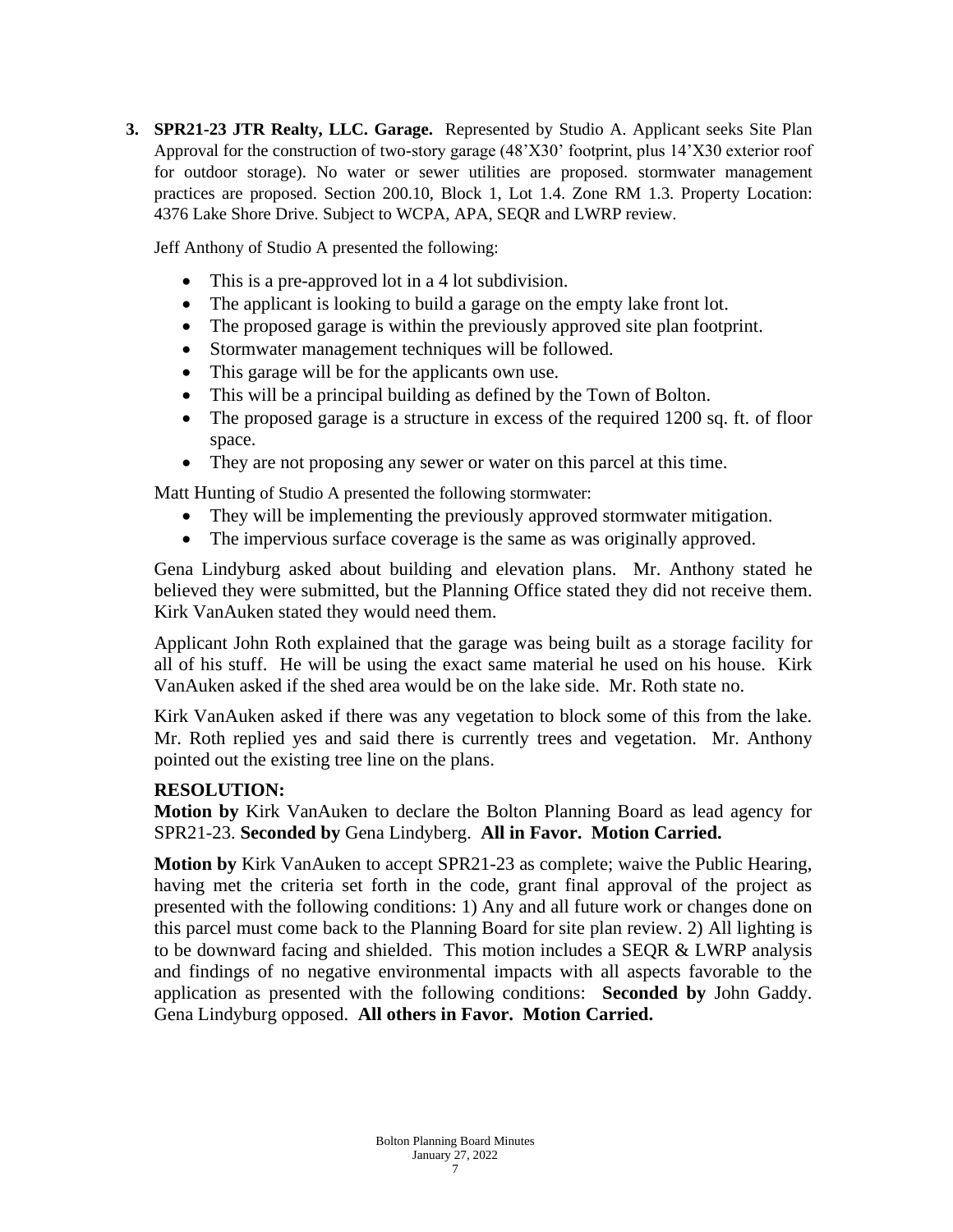**4. SPR21-24 Bolton Studios Solar Array**. Represented by Apex Solar Power, LLC. Applicant seeks Site Plan Approval for the construction of a solar array totaling approximately 561 +/ square feet in area. Section 155.00, Block 1, Lot 36.1. Zone RR-5 and LC 45. Property Location: 609 Edgecomb Pond Road. Subject to WCPA, APA, SEQR and LWRP review. *\*Application contingent on ZBA Approvals 1/11/2021\**

Peter Kronau of Apex Solar explained that the applicant would like to install a solar ground mounted array to the north of a recently constructed building.

Kirk VanAuken asked if there would be any clearing needed for the array. Mr. Kronau replied that there would not.

John Cushing inquired if the array could be seen from the road. Mr. Kronau stated no.

John Gaddy said that he had no problems with this application, but the issues the Board needed to be thinking about in the future are the height, color and glare of these arrays.

#### **RESOLUTION:**

**Motion by** Kirk VanAuken to declare the Bolton Planning Board as lead agency for SPR21-24. **Seconded by** John Gaddy. **All in Favor. Motion Carried.** 

**Motion by** Kirk VanAuken to accept SPR21-24 as complete; waive the Public Hearing, having met the criteria set forth in the code, grant final approval of the project as presented. This motion includes a SEQR & LWRP analysis and findings of no negative environmental impacts with all aspects favorable to the application as presented. **Seconded by** Gena Lindyberg. **All in Favor. Motion Carried.** 

**5. SD 21-02 Twin Bolton Residential Sub-division, Twin Bolton, LLC.** Represented by Studio A. Subdivision for six townhouses (two triplex units) and 15 single family lots. Section 186.06, Block 1, Lot 14.1 and Section 186.07, Block 1, Lot 13, Zone RM1.3 and RL3; Property Location: 4799 Lake Shore Drive. Subject to WCPA, SEQR and LWRP review. Last reviewed October 21, 2021.

Atty. Lapper presented the following:

- This project has been before the Board a number of times, and they are here to request a public hearing for next month.
- They have received the needed variances from the ZBA
- The Planning Board has already taken lead agency on this project.
- They have submitted the stormwater plan DEC as requested, but in order to get through SEQR at the town level DEC can't complete their review.
- They have submitted a lot of information at this point.

Gena Lindyburg asked if the houses on the back of the lot would have separate septic systems and wells and if so, they are required to be 100' apart. Atty. Lapper stated he was unsure and that they would have that information before the next meeting and make sure that it was compliant.

John Gaddy inquired about moving the stone wall back further away from the road. Atty. Lapper stated that it would be at a great expense to the applicant. It was something the applicant would prefer not to do. John Gaddy asked what the NYS rightof-way was on this road. Herb Koster said it was different wherever you went, but it usually averaged out to be 25'from the center line. John Gaddy said that would mean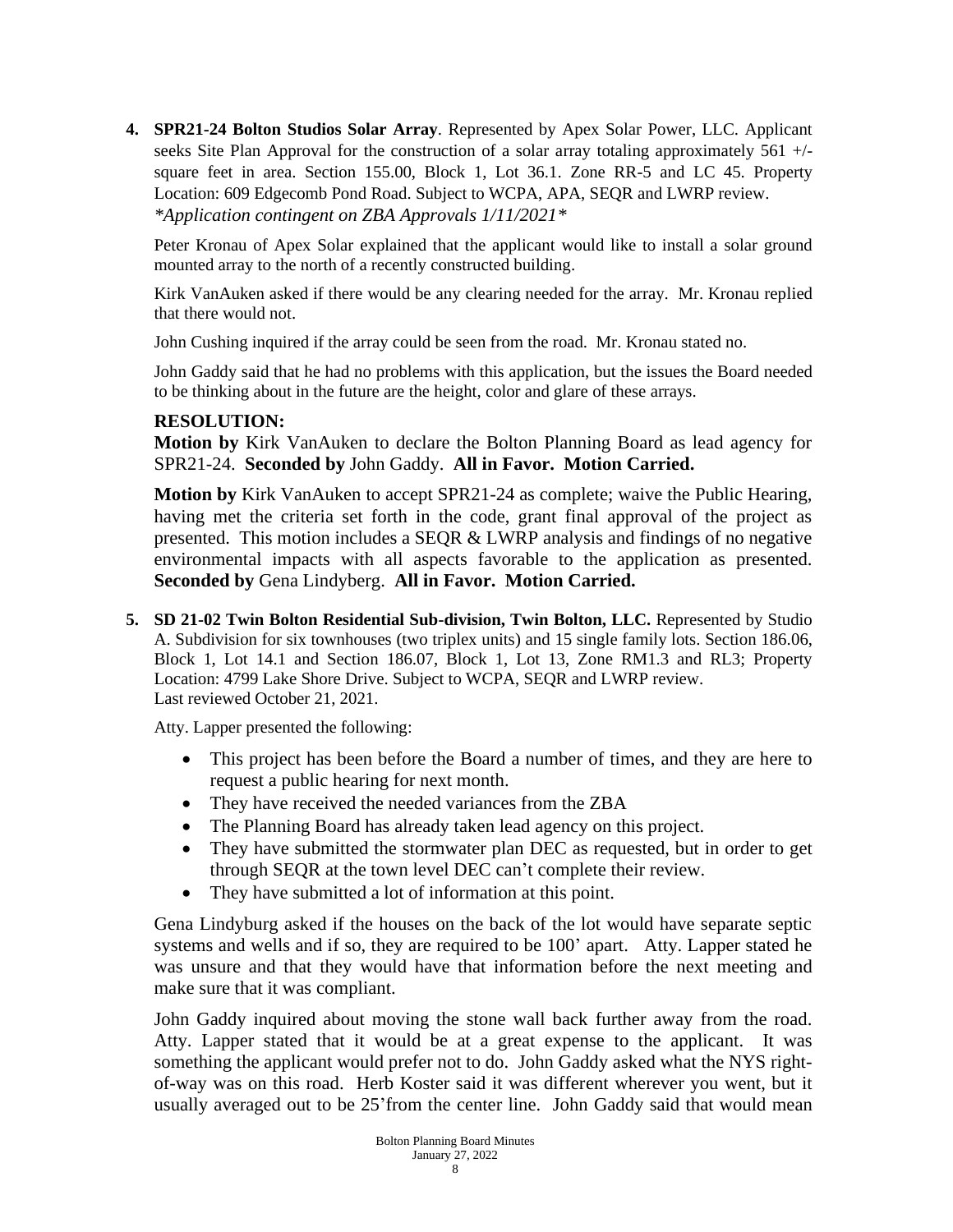that the stonewall was within the right-of-way. Herb Koster replied probably. John Gaddy asked if they would be doing construction in the right-of-way. Atty. Lapper replied yes for the driveway and repointing the wall, which would require a Highway Work Permit. John Gaddy asked if that had been applied for. Atty. Lapper stated that would happen at the time of construction.

Gena Lindyberg asked that they the septic for the property across the street to be shown on the plans. Atty. Lapper stated that it should be on the plans and he

Kirk VanAuken stated he did not see the lot number on the lots on the plans, so they reference them on the table. He would like to see this clarified on the new plans for the Public Hearing. Mr. Huntington replied that this would not be a problem.

Herb Koster asked if the homeowners would own the land under each town house. Atty. Lapper replied yes. Herb Koster inquired about the HOA. Atty. Lapper explained that there would be a separate HOA for the town houses and a HOA that would manage the road and the common facilities such as sewer, potable water and stormwater. Kirk VanAuken stated that it would be nice to see this all laid out on the drawing.

Gena Lindyburg said that these were 2 unit townhouses not 3 unit townhouses.

Herb Koster asked if all the land on lot 8 where the 6 town houses were to be located, would be HOA property used solely by the 6 town houses. Atty. Lapper replied that it was solely for the 6 town houses with the exception of the road which would have an easement.

Planner Westfall supplied the following general information on the project and what was still required before receiving any approvals for the project:

## **Stormwater:**

- The applicant has confirmed they have submitted materials for review to NYSDEC related to an individual SPEDES Permit. NYSDEC has confirmed receipt of materials and the Agency expects to provide written comment within the next four weeks.
- Chazen (LaBella) has reviewed stormwater and provided additional comments (letter dated January 21, 2022). This has been provided to the Planning Board.

**COMMENT**: *The applicant should address any concerns and/or comments from both the DEC and Chazen. Copies of any DEC approvals should be provided for the project files and planning review*.

#### **Wastewater:**

• DEC will be required to review wastewater. To date, no materials have been submitted to the agency. The applicant's agent indicated that they are waiting to set up a transportation corporation (notes below) and will have DEC review wastewater at that time. DEC has indicated a review could begin now; however, no permits shall be issued until a corporation has been set-up.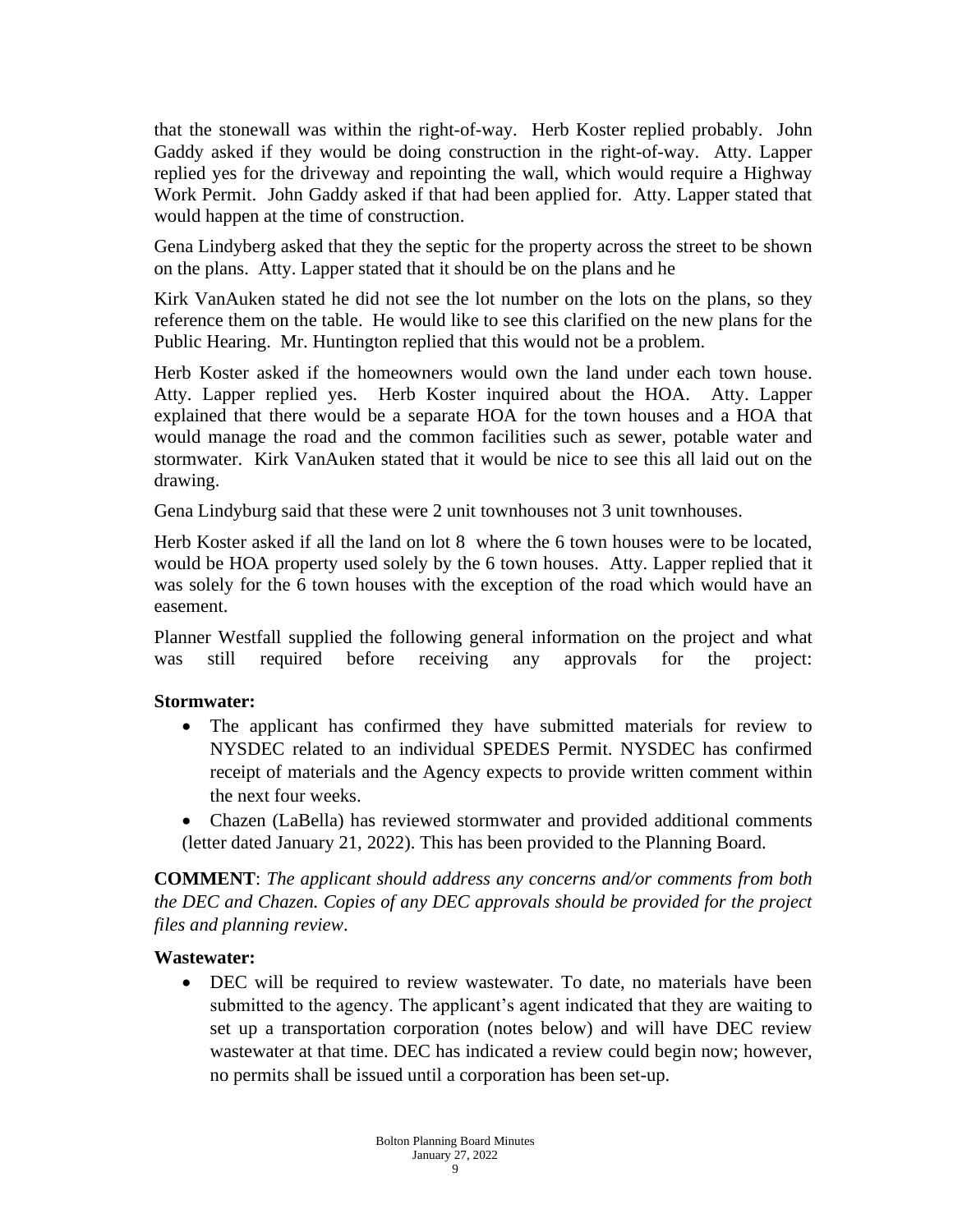• New wastewater details have not been provided for Town Engineer (Chazen) review.

**COMMENT**: *The applicant should provide greater detail related to wastewater to the Town Planning and Zoning Department for review by professional staff and Chazen. It is advisable to provide materials for review to DEC as soon as feasible.*

**Transportation Corporation:** (*Community Utility Delivery and Maintenance Service)*

The applicant has indicated that they are in the process of establishing a Transportation Corporation related wastewater disposal.

**COMMENT:** *The Applicant should work with the Town Attorney in the establishment of the Transportation Corporation. The corporation will likely need consent from the Town to form and should include protection provisions for the Town (guaranties, surety, etc.). The corporation shall be required to be subject to the provisions of Article 10 of the Transportation Corporations Law of the State of New York.*

Atty. Lapper stated that they could not get with the Town Board on the Transportation Corporation until they get through SEQR. Kirk VanAuken stated they could not make any determinations until they did the site plan review and made any kind of approvals. Atty. Reichenbach said that they could not get through the SEQR until they had a solid wastewater plan. This will be critical for the analysis, and they have not received this yet. He understands that DEC won't approve it until a SEQR review is done by the lead agency, but the approval is not necessary for them to review it. Planner Westfall stated they would review it and send them their comments, but they would not issue any permits or approvals. Kirk VanAuken said if the applicant submits the wastewater plans to DEC and LaBella, they then can start the review process so that any and all of comments can be addressed before they come back.

John Gaddy asked about the proposed placement of the snow above the wastewater absorption field. Mr. Huntington stated they would revise this, there was ample room adjacent to this. Kirk VanAuken suggested a note on the drawings stating this.

John Gaddy said he would like information on the stormwater and how it would be moving around. He inquired about the flow of water to restored stream beds and asked if this was the unclassified stream. Mr. Huntington detailed the plans and said that the stormwater would be staying on property.

Kirk VanAuken stated the Board would like to see this information before the next meeting:

- 1. Take into account all of the items they have discussed during the meeting.
- 2. Clarification on the lot numbers on the plans to make it easy to reference them on the table.
- 3. Plans for the triplex.
- 4. Look into moving the stone wall back from the road.
- 5. HOA to be completed for the townhouses.
- 6. Lot size and acreage on the charts and plans.
- 7. Address the LaBella comments.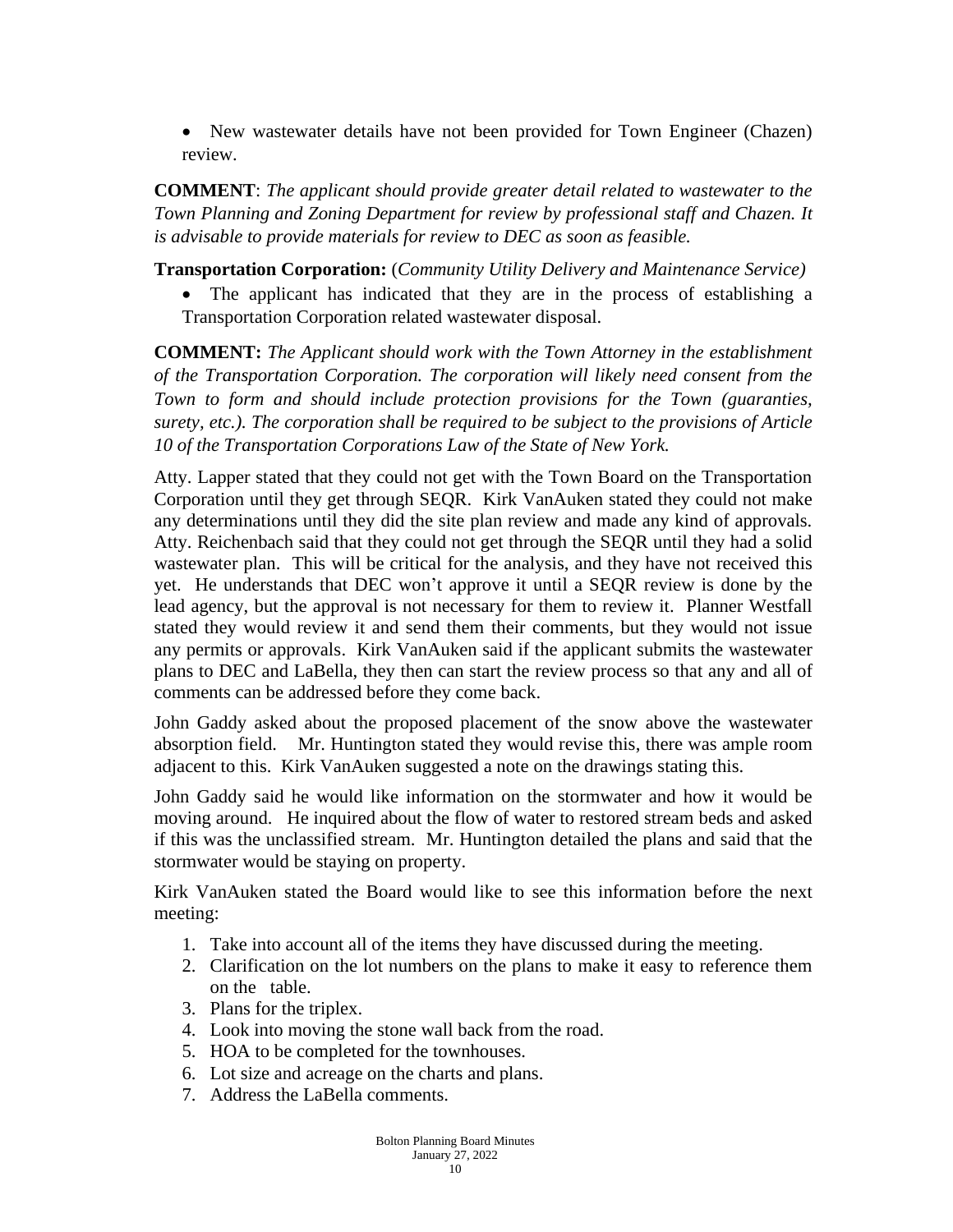# **RESOLUTION:**

**Motion by** Kirk VanAuken to schedule a Public Hearing SPR21-24 to be held at the March 2022 meeting with the condition that they review and reply to all the comments that the Board has discussed this evening. **Seconded by** Gena Lindyburg. **All in Favor. Motion Carried.** 

**6. SD21-07 Beckley Subdivision.** Minor subdivision of a conforming lot into two conforming lots. Proposed Lot 1-A will total 5.13 +/- acres and proposed Lot 1-B will total 5.05 +/- Acres. Section 212.00, Block 1, Lot 6.3, Zone RR-5. Property Location: Dickinson Hill Road. Subject to WCPA, APA, SEQR and LWRP review.

**This application was tabled at the applicant's request**

**7. SD21-08 Sheridan Subdivision**. Represented by Studio A. Minor subdivision of a conforming lot into two conforming lots. Proposed lot 1 will total 18.71 +/- Acres and proposed Lot #2 will total 7.01 +/- Acres. Section 199.00 Block 1 Lot 35. Zone RR-5 and RR-10. Property location: 15 Woodview Lane. Subject to APA, WCPA, SEQR and LWRP review.

Jeff Anthony of Studio A presented the following:

- This is a 2 lot subdivision in the RR5 and RR10 zones.
- Lot 1 would be about 18 acres in size.
- Lot 2 would be about 7 acres in size.
- They are only looking for subdivision approval at this time.
- They will be back to this Board for site plan review once they have a building plan.
- The lot will have an access easement across lot 1.

## **RESOLUTION:**

**Motion by** David Smith to declare the Bolton Planning Board as lead agency for SD21- 08. **Seconded by** Gena Lindyberg. **All in Favor. Motion Carried.** 

**Motion by** David Smith to accept SD21-08 as complete, waive a public hearing, and having met the criteria set forth in the code, convert to final plat and grant final approval of the project as presented. This motion includes a SEQR & LWRP analysis and findings of no negative environmental impacts with all aspects favorable to the application as presented with the following condition: 1) Site Plan Review is required for any development of lot 2. **Seconded by** Gena Lindyburg. **All in Favor. Motion Carried.**

**8. SD21-09 Curri Estates Subdivision**. Represented by Pietrzak & Pfau. Sketch Plan Review. A major subdivision of a  $26.25 +/-$  lot into seven (7) conforming lots ranging in in size from 1.85 to 5.85 +/- acres. Section 156.00 Block 1 Lot 38.4. Zone RL3 and